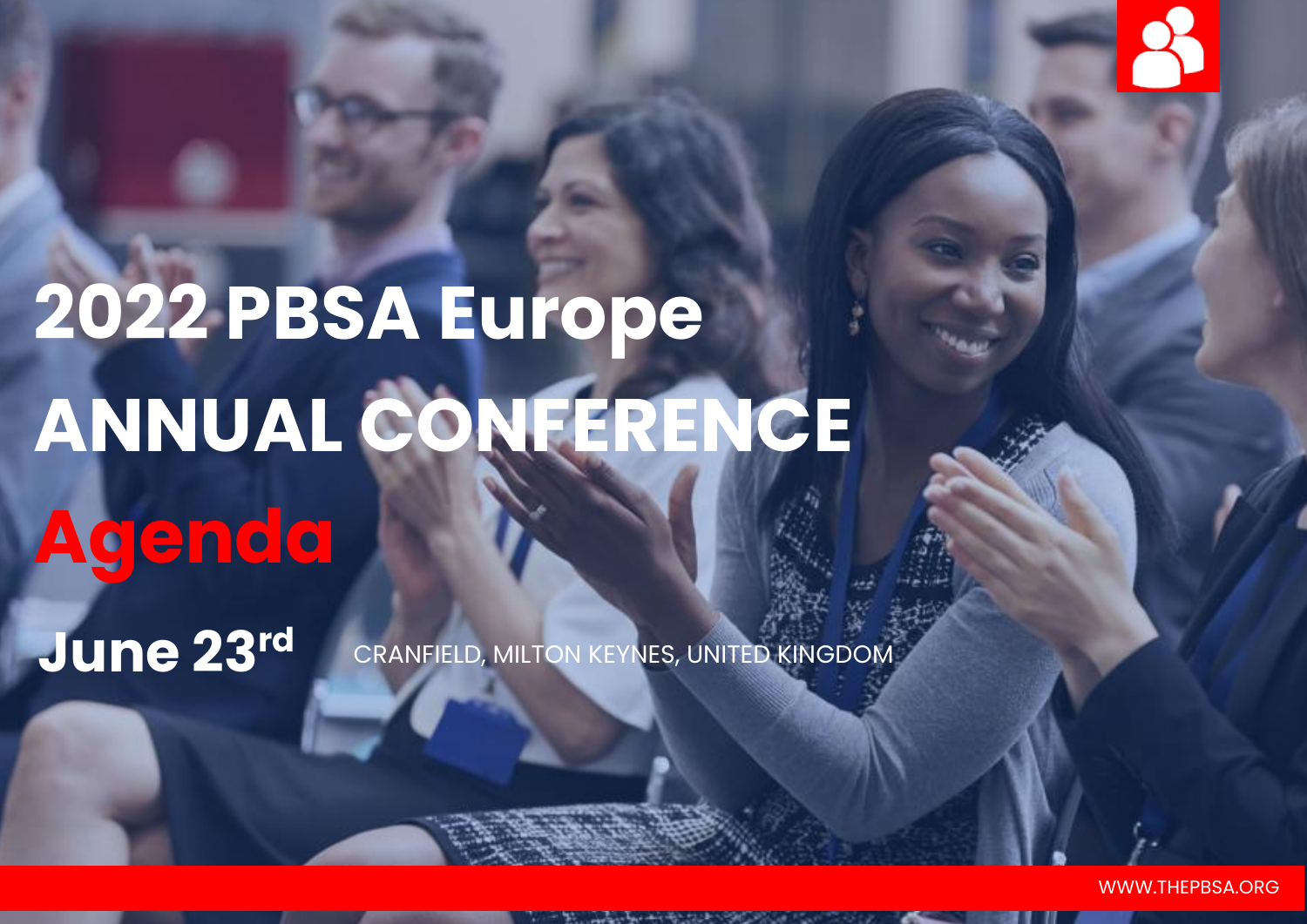

#### **PBSA Europe Annual Conference 2022 Thursday 23rd June 2022, 10.00am – 4.00pm (GMT)**

# *The Future of Employment Screening*

**Just as the world of work has changed beyond recognition to what it was pre-pandemic, so has the employment screening industry from a vendor, a customer and a candidate lens. Speed and candidate experience are 'must haves' in our new world, and process automation is now expected as standard. However, in line with seismic digital advances, the security of - and focus on - personal data has never been more important with secure transfers of personal data across shores a key focus. It's therefore critical as an industry we keep abreast of the rapidly changing landscape of employment screening.**

Our 2022 PBSA Europe Annual Conference, which we are holding face to face (and virtually) for our PBSA Members at the prestigious Cranfield University venue, in UK, focuses on these critical areas, sharing 'must know' latest thinking and developments on how we, as individual businesses and as an industry, embrace post pandemic opportunities and trends, and continue to evolve.

#### *Virtual and in person attendance available*

In-person venue location: **Venue Cranfield**, Wharley End, Cranfield, Milton Keynes, MK43 0HG, United Kingdom [\(Conferences at Cranfield\)](https://www.cranfield.ac.uk/about/conferences) **Delegates: PBSA members (free)**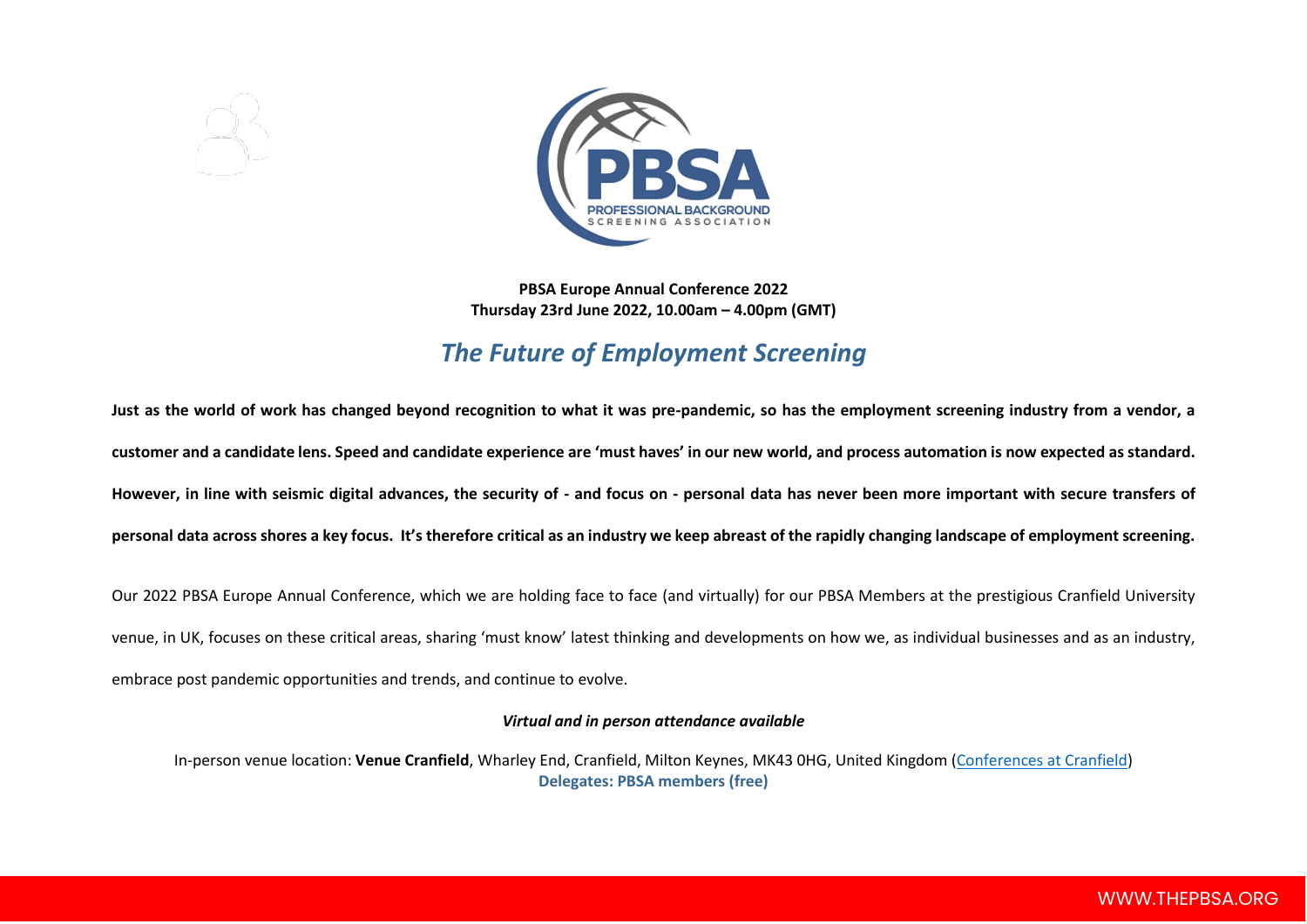## **AGENDA**

| <b>TIME</b>     | <b>ACTIVITY</b>                                               | <b>DETAIL</b>                                                                                |
|-----------------|---------------------------------------------------------------|----------------------------------------------------------------------------------------------|
| $10.00 - 10.30$ | <b>Arrival and Welcome</b>                                    | Refreshments (coffee & pastries)                                                             |
| $10.30 - 10.40$ | PBSA Europe Welcome Address & Icebreaker                      | David Hutchinson, Board Member PBSA; Susie Thomson, Chair PBSA Europe/Laura Rosianu,         |
|                 |                                                               | Chair Elect PBSA Europe                                                                      |
| $10.40 - 11.10$ | Data Transfers and Data Governance - an EU Perspective        | Speaker: Alice Quinones General Counsel, I-Cover; Tsvetana Stoycheva, Compliance Manager,    |
|                 | (incl. Questions)                                             | Certn (Facilitator: Laura)                                                                   |
| $11.10 - 11.35$ | <b>Digital Identity (incl. Questions)</b>                     | Speaker: Mark Sugden Program Manager at Disclosure & Barring Service (DBS) (Facilitator:     |
|                 |                                                               | Susie)                                                                                       |
| $11.35 - 12.00$ | <b>PBSA Accreditation</b> (incl. Questions)                   | Speaker: Kerstin Bagus, Chief Knowledge Officer, Netforce Global (Facilitator: Laura)        |
| $12.00 - 12.30$ | Open Session - Ask Anything!                                  | All                                                                                          |
| $12.30 - 13.30$ | 2 Course Lunch                                                |                                                                                              |
| $13.30 - 14.00$ | <b>New World Referencing (incl. Questions)</b>                | Speakers: Steve O'Neil, Head of Growth; Chris Milligan, CEO, Konfir (Facilitator: Susie)     |
| $14.00 - 14.40$ | <b>Screening Developments; A European Perspective</b>         | Speaker: Harm Voogt, CEO, Validata (Facilitator: Laura)                                      |
|                 | (incl. Questions)                                             |                                                                                              |
| $14.40 - 15.10$ | <b>Business Intelligence &amp; Research (incl. Questions)</b> | Speakers: Ognjenka Fejic, Head of Operations, Square Facts: Hannah Jarvis, Research Analyst, |
|                 |                                                               | Security Watchdog (Facilitator: Susie)                                                       |
| $15.10 - 15.30$ | Coffee/Tea break                                              |                                                                                              |
| $15.30 - 15.50$ | <b>PBSA Europe Member Discussion</b>                          | <b>ALL</b>                                                                                   |
| $15.50 - 16.00$ | <b>Closing Remarks</b>                                        | Susie Thomson, PBSA Europe Chair                                                             |
| $18.30 - 20.30$ | <b>PBSA Europe Conference Dinner</b>                          | ALL (venue TBC)                                                                              |